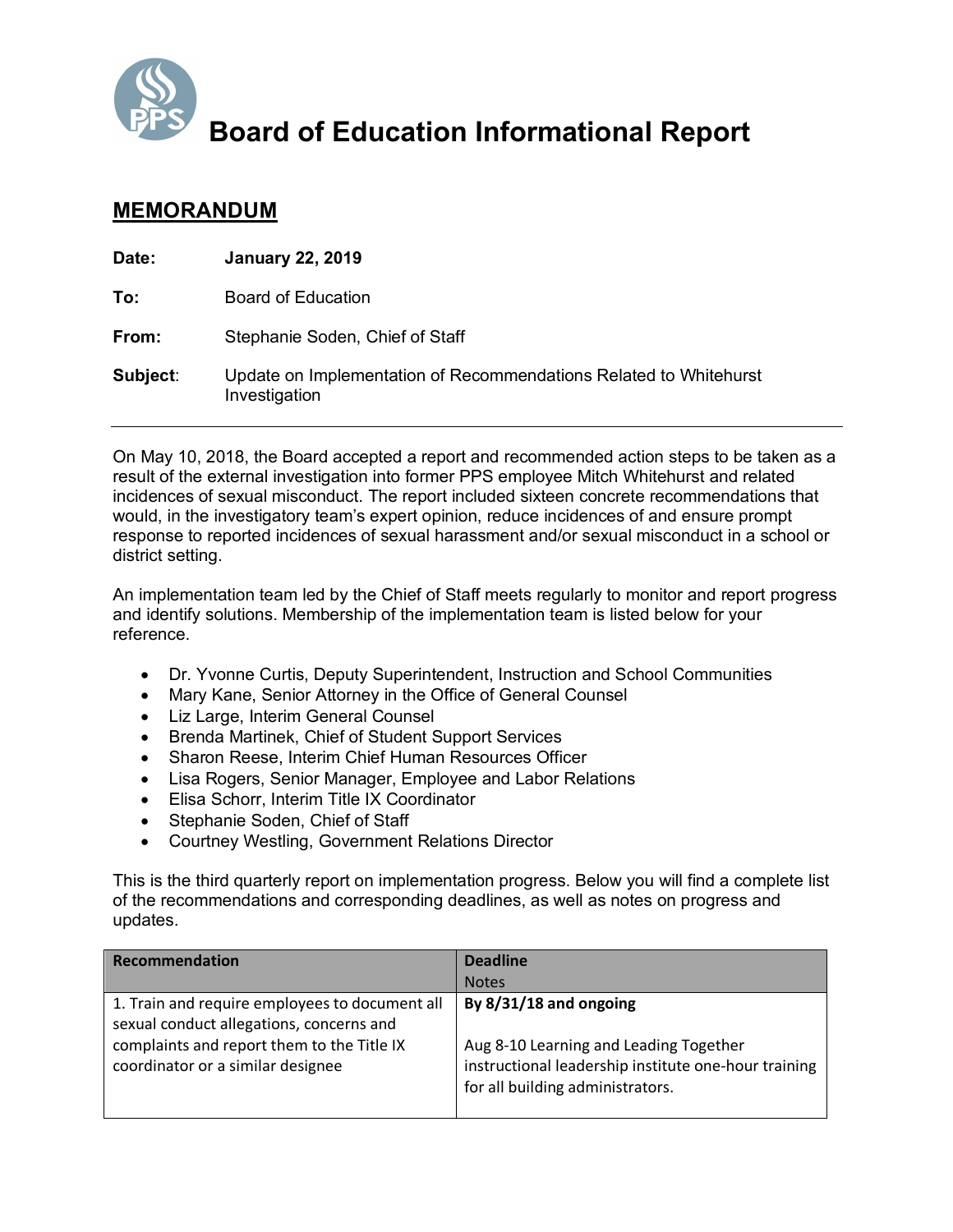|                                                                                              | Additional one-day trainings held on 10/1, 10/3<br>and 10/4 for administrators (school compliance<br>officers).                                                                      |
|----------------------------------------------------------------------------------------------|--------------------------------------------------------------------------------------------------------------------------------------------------------------------------------------|
|                                                                                              | All nutrition services, facilities and maintenance,<br>and transportation received training on 10/29/18.                                                                             |
|                                                                                              | All PPS staff were required to complete new online<br>30-minute training by 10/31/18.                                                                                                |
|                                                                                              | Administrators received follow-up training on<br>12/13/18.                                                                                                                           |
|                                                                                              | Human Resources will be trained on 1/31/19                                                                                                                                           |
|                                                                                              | Transportation employees received training on<br>1/11/19.                                                                                                                            |
|                                                                                              | Counselors and administrators are receiving<br>training on 1/14, 1/31, 2/8, and 2/15/19.                                                                                             |
|                                                                                              | Campus Security staff are receiving training on<br>$1/22/19$ .                                                                                                                       |
|                                                                                              | Facilities and Maintenance staff are receiving<br>training on $1/24/19$ .                                                                                                            |
|                                                                                              | All Superintendent Leadership Team (SLT)<br>members and members of the Board of Education<br>received training on 12/18/18.                                                          |
|                                                                                              | Additional training will be developed by the SIRC<br>Facilitator and Director of Title IX Policy, Training<br>and Compliance                                                         |
| 2. Use a specialized, trained investigator who<br>has expertise in employee/student sexual   | By 10/31/18 and ongoing                                                                                                                                                              |
| conduct and can investigate each complaint<br>thoroughly and fairly                          | Internal expertise currently being developed<br>through staff trainings of Title IX, Sexual Incident<br>Response Committee (SIRC) and adult sexual<br>misconduct response protocols. |
|                                                                                              | At the December 13 Leadership training, Joy Ellis                                                                                                                                    |
|                                                                                              | trained administrators on how to conduct a<br>thorough investigation. She was joined by the HR                                                                                       |
|                                                                                              | investigation team to answer questions about                                                                                                                                         |
|                                                                                              | specific PPS process that has been developed this<br>year.                                                                                                                           |
| 3. Have a core group of multidisciplinary                                                    | By 7/31/18 and ongoing                                                                                                                                                               |
| administrators make credibility decisions and<br>agree regarding what level of discipline to | Assigned School Compliance Officers (SCO) in                                                                                                                                         |
| impose, if any                                                                               | every building to review all cases; training initiated                                                                                                                               |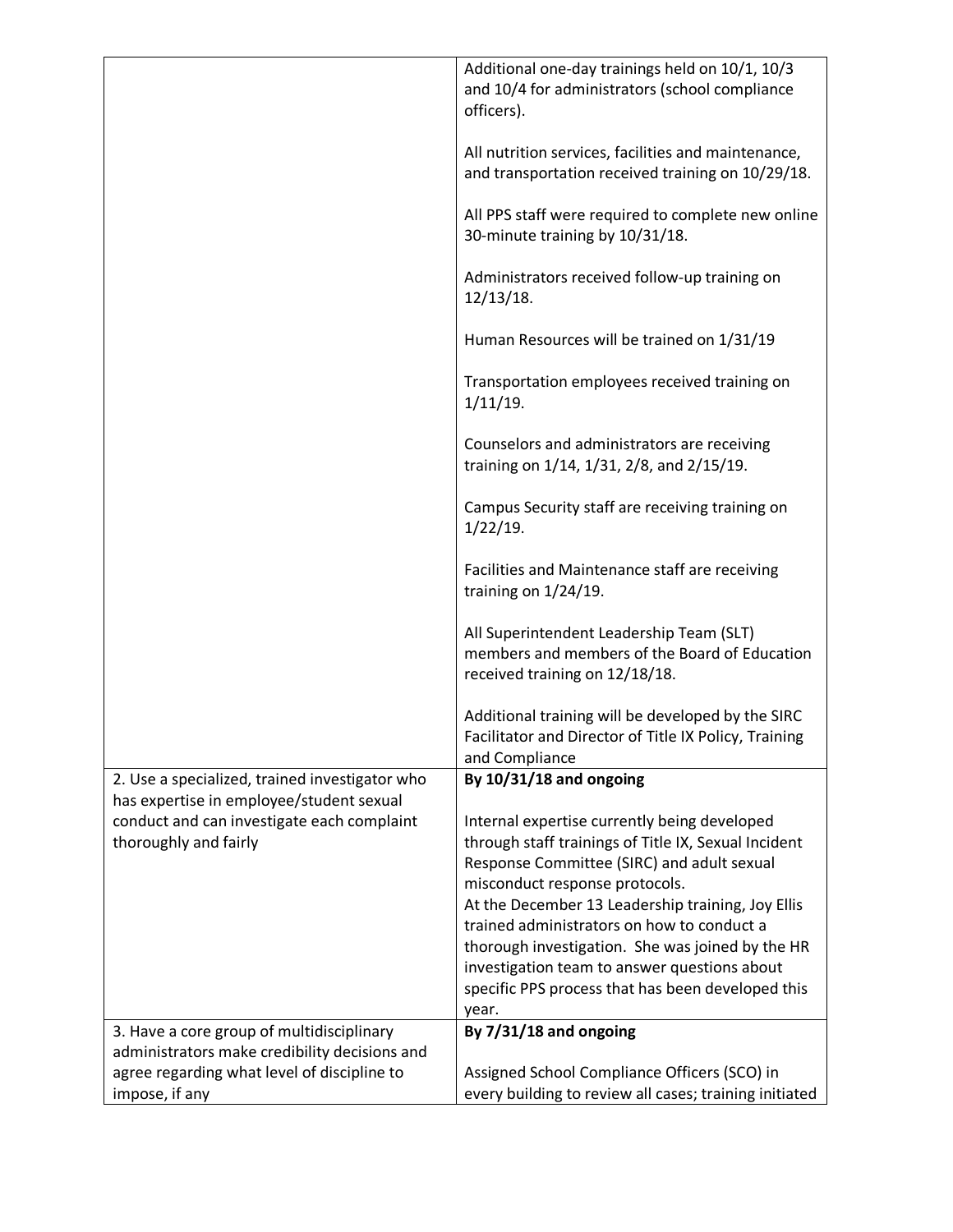|                                                                                         | and ongoing. Providing additional specialized                     |
|-----------------------------------------------------------------------------------------|-------------------------------------------------------------------|
|                                                                                         | training to team members (counselors, SROs, sped                  |
|                                                                                         | teams) in early 2019. We have trained all of the                  |
|                                                                                         | administrators in the District and are now                        |
|                                                                                         | revisiting with specific cohorts to review the                    |
|                                                                                         | investigatory process and experiences they've had                 |
|                                                                                         | in the last 6 months.                                             |
|                                                                                         | For adult sexual misconduct allegations, HR, legal,               |
|                                                                                         | and administrators meet regularly to discuss.                     |
| 4. Implement a centralized tracking mechanism                                           | By beginning of 2019-20 school year                               |
| to document all sexual conduct complaints,                                              |                                                                   |
| including their outcome                                                                 | Potential software vendor identified and project                  |
|                                                                                         | manager identified to develop proposed plan for                   |
|                                                                                         |                                                                   |
|                                                                                         | June 30, 2019, implementation.                                    |
|                                                                                         | Our Title IX coordinator has been tracking all cases              |
|                                                                                         | that have been referred to her. We have also                      |
|                                                                                         | developed an easy access portal for administrators                |
|                                                                                         | to provide assessments and safety plans to the                    |
|                                                                                         | Title IX coordinator. We will be transitioning the                |
|                                                                                         | SIRC coordinator and Title IX Director into the                   |
|                                                                                         | Student Success Health department this spring.                    |
| 5. Change the district's union contract with PAT                                        | By 12/31/19                                                       |
| to ensure the protection of students                                                    |                                                                   |
|                                                                                         |                                                                   |
|                                                                                         | PAT/PPS currently in negotiations                                 |
|                                                                                         |                                                                   |
| 6. Review and change the district's other union                                         | By 12/31/19                                                       |
| contracts as appropriate to similarly ensure the                                        |                                                                   |
| protection of students                                                                  | Preparation and planning underway to include                      |
|                                                                                         | provisions in all contracts 2019-2022                             |
| 7. Improve the sexual conduct prevention and<br>identification training provided to PPS | By 10/31/18 and ongoing                                           |
| employees                                                                               | See comprehensive training list provided in #1.                   |
|                                                                                         |                                                                   |
|                                                                                         | Additional training will be provided by the Director              |
|                                                                                         | of Title IX Policy, Training and Compliance                       |
| 8. Require sexual conduct prevention and                                                | By 12/31/18                                                       |
| identification training for PPS volunteers and                                          |                                                                   |
| contractors                                                                             | We have revised our trainings specifically for                    |
|                                                                                         | volunteers and put in the volunteer website and                   |
|                                                                                         | we have added language to the volunteer consent                   |
|                                                                                         | forms that they are required to review the online                 |
|                                                                                         | child abuse and ASMR trainings and confirm                        |
|                                                                                         | completion of the training when volunteers go                     |
|                                                                                         | through the background check. We are also                         |
|                                                                                         | identifying ways to ensure annual training for all<br>volunteers. |
|                                                                                         | New training content and requirements are being                   |
|                                                                                         | added to volunteer registration in schools.                       |
|                                                                                         | Required contractor training is under                             |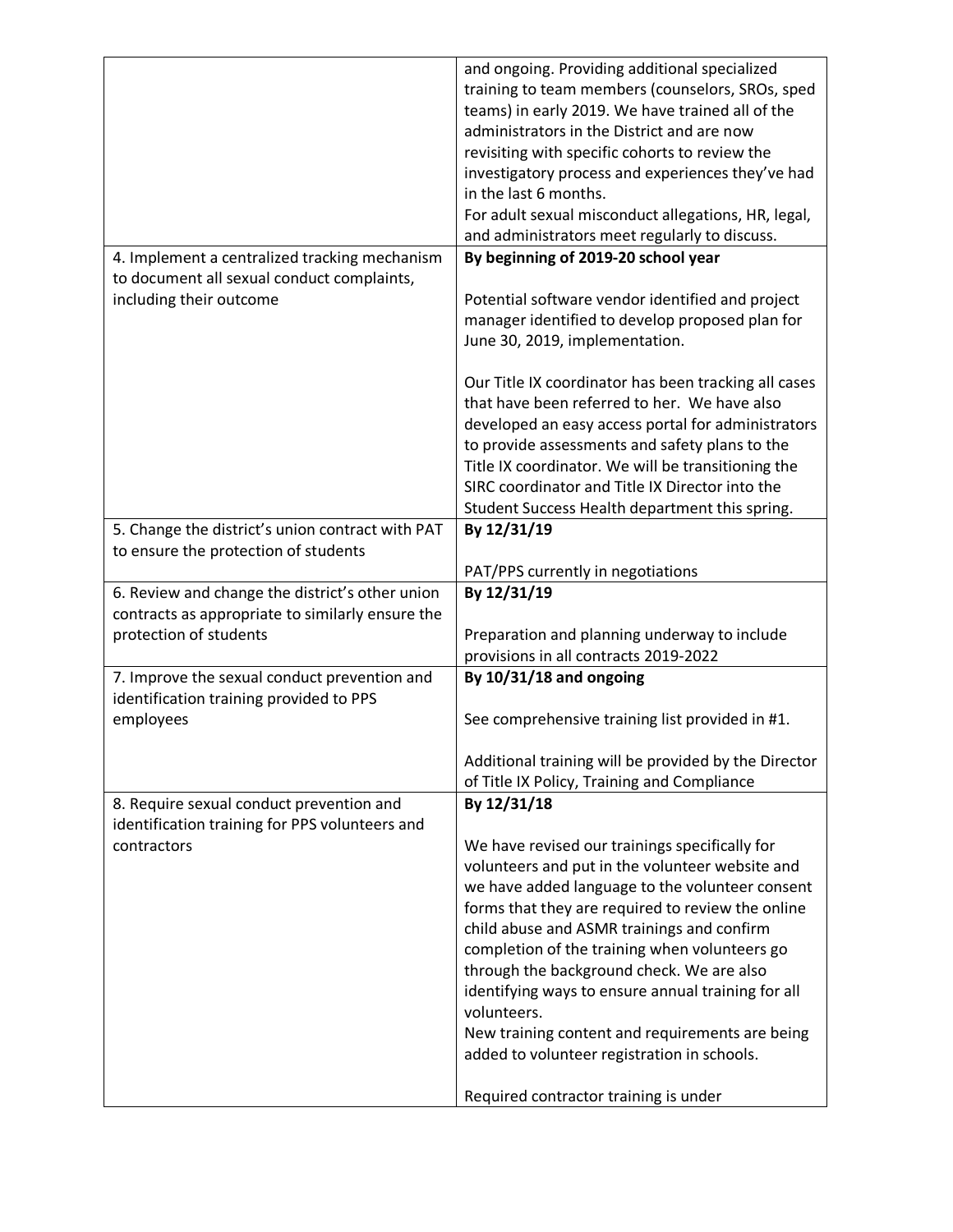|                                                  | development.                                                                  |
|--------------------------------------------------|-------------------------------------------------------------------------------|
| 9. Improve the sexual conduct prevention and     | By 12/31/18                                                                   |
| identification training provided to PPS students |                                                                               |
|                                                  | New middle school health and sexual well-being                                |
|                                                  | curriculum rolling out for 2018-19. Health                                    |
|                                                  | curriculum in development for K-5 which will                                  |
|                                                  | include safe body information.                                                |
|                                                  |                                                                               |
|                                                  | Collecting student-led/staff-led best practices and                           |
|                                                  | inventory of resources to implement and advertise                             |
|                                                  | strict-wide                                                                   |
|                                                  |                                                                               |
|                                                  | Contract under negotiation for student-student                                |
|                                                  | training in all schools throughout 2018-19 school                             |
|                                                  | year                                                                          |
| 10. Fix the materials relating to sexual conduct | By 9/30/18 and ongoing                                                        |
| on the PPS website                               |                                                                               |
|                                                  | Title IX web page updated and enhanced:                                       |
|                                                  | https://www.pps.net/titleix                                                   |
|                                                  |                                                                               |
| 11. Exercise transparency and do not enter in    | <b>Completed and ongoing</b>                                                  |
| resignation agreements that restrict disclosure  |                                                                               |
| of possible sexual conduct                       |                                                                               |
| 12. Implement an adult/student boundaries        | By 10/31/18                                                                   |
| policy                                           |                                                                               |
|                                                  | Draft policy crafted by Board Policy and                                      |
|                                                  | Governance Committee; first read by Board at                                  |
|                                                  | 10/2/18 meeting. Public comment period still                                  |
|                                                  | open and we are continuing to work with union                                 |
|                                                  | partners on language.                                                         |
|                                                  |                                                                               |
|                                                  | The PPS Field Trip policy is also currently being                             |
|                                                  | revised. It is anticipated to be considered by the<br>Board in February 2019. |
| 13. Lobby for changes outside the district that  | By 7/31/19                                                                    |
| will make Oregon safer for students              |                                                                               |
|                                                  | A handful of bills have been introduced in the                                |
|                                                  | Legislature, including PPS's bill; stakeholder                                |
|                                                  | engagement and legislator outreach currently                                  |
|                                                  | underway.                                                                     |
|                                                  |                                                                               |
|                                                  | The Senate Education Committee has a bill                                     |
|                                                  | devoted to making fixes/closing gaps in statutes                              |
|                                                  | related to educator sexual conduct. PPS also has a                            |
|                                                  | bill that has been introduced by the Senate                                   |
|                                                  | Education Committee, now chaired by Sen. Rob                                  |
|                                                  | Wagner. It looks as if there will be one bill that will                       |
|                                                  | include the following:                                                        |
|                                                  |                                                                               |
|                                                  | Education Committee, now chaired by Sen. Rob                                  |